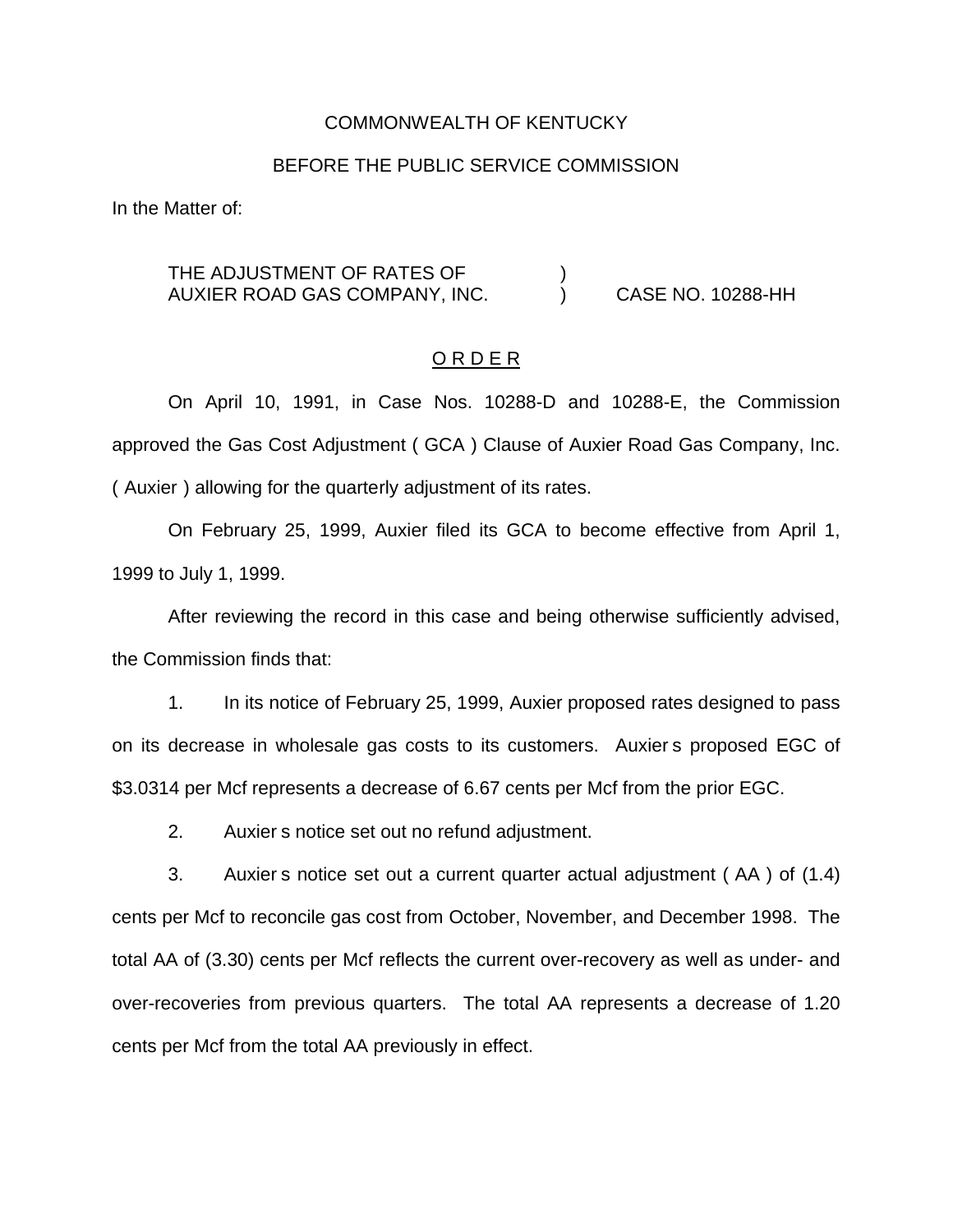4. Auxier s notice set out a current quarter balance adjustment ( BA ) of .00 cent per Mcf, due to the de minimus nature of a remaining over-recovery. The total BA of (2.20) cents per Mcf is composed of the current and previous quarter BAs, and represents an increase of .6 cent per Mcf from the total BA previously in effect.

5. These adjustments produce a gas cost recovery rate of \$2.9764 per Mcf, a decrease of 7.27 cents per Mcf from the prior rate of \$3.0491 per Mcf.

6. The rate adjustment in the Appendix to this Order is fair, just and reasonable, in the public interest, and should be approved for service rendered on and after April 1, 1999.

IT IS THEREFORE ORDERED that:

1. The rates in the Appendix to this Order are fair, just, and reasonable, and are effective for service rendered on and after April 1, 1999.

2. Within 30 days of the date of this Order, Auxier shall file with this Commission its revised tariffs setting out the rates authorized herein.

Done at Frankfort, Kentucky, this 31<sup>st</sup> day of March, 1999.

By the Commission

ATTEST:

Executive Director

\_\_\_\_\_\_\_\_\_\_\_\_\_\_\_\_\_\_\_\_\_\_\_